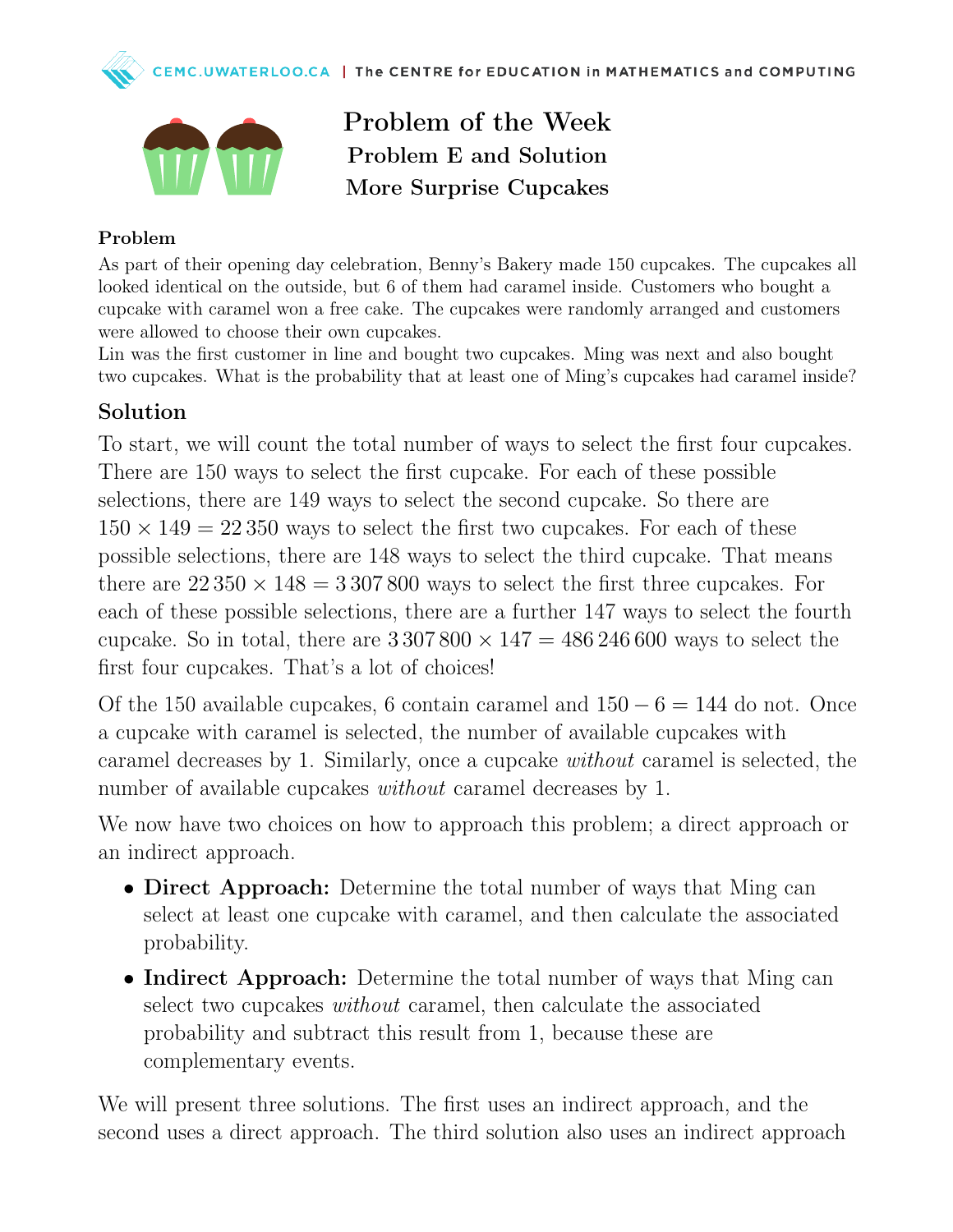

and gives a much simpler solution to the problem.

# Solution 1: Indirect Approach

In how many ways can Ming select two cupcakes *without* caramel? We will look at four cases relating to Lin's cupcakes and calculate the number of ways to select the first four cupcakes for each case.

- Case 1: Lin selects two cupcakes without caramel. The number of possible selections is  $144 \times 143 \times 142 \times 141 = 412293024$ .
- Case 2: Lin selects a cupcake with caramel and then a cupcake without caramel. The number of possible selections is  $6 \times 144 \times 143 \times 142 = 17544384$ .
- Case 3: Lin selects a cupcake without caramel and then a cupcake with caramel. The number of possible selections is  $144 \times 6 \times 143 \times 142 = 17544384$ .
- Case 4: Lin selects two cupcakes with caramel. The number of possible selections is  $6 \times 5 \times 144 \times 143 = 617760$ .

Thus, the total number of ways in which Ming can select two cupcakes without caramel is  $412\,293\,024 + 17\,544\,384 + 17\,544\,384 + 617\,760 = 447\,999\,552$ . To calculate the probability, we will divide this result by the total number of ways to select four cupcakes.

<sup>P</sup>(Ming selects two cupcakes without caramel) = 447 999 552 486 246 600 = 3432 3725

The probability of Ming selecting at least one cupcake with caramel is equal to 1 minus the probability of Ming selecting two cupcakes *without* caramel.

 $P(\text{Ming selects at least one cupcache with caramel}) = 1 -$ 3432 3725 = 293 3725  $\approx 0.079$ 

Thus, the probability of Ming selecting at least one cupcake with caramel is  $\frac{293}{3725}$ , or approximately 8%.

## **Solution 2:** Direct Approach

There are more possibilities to consider when using the direct approach, so we will use a table to show the number of ways for Ming to select at least one cupcake with caramel. Let C represent a cupcake with caramel, and X represent a cupcake without caramel. So CX represents the possibility that the first cupcake contained caramel but the second did not. The possible cases are shown in the table.